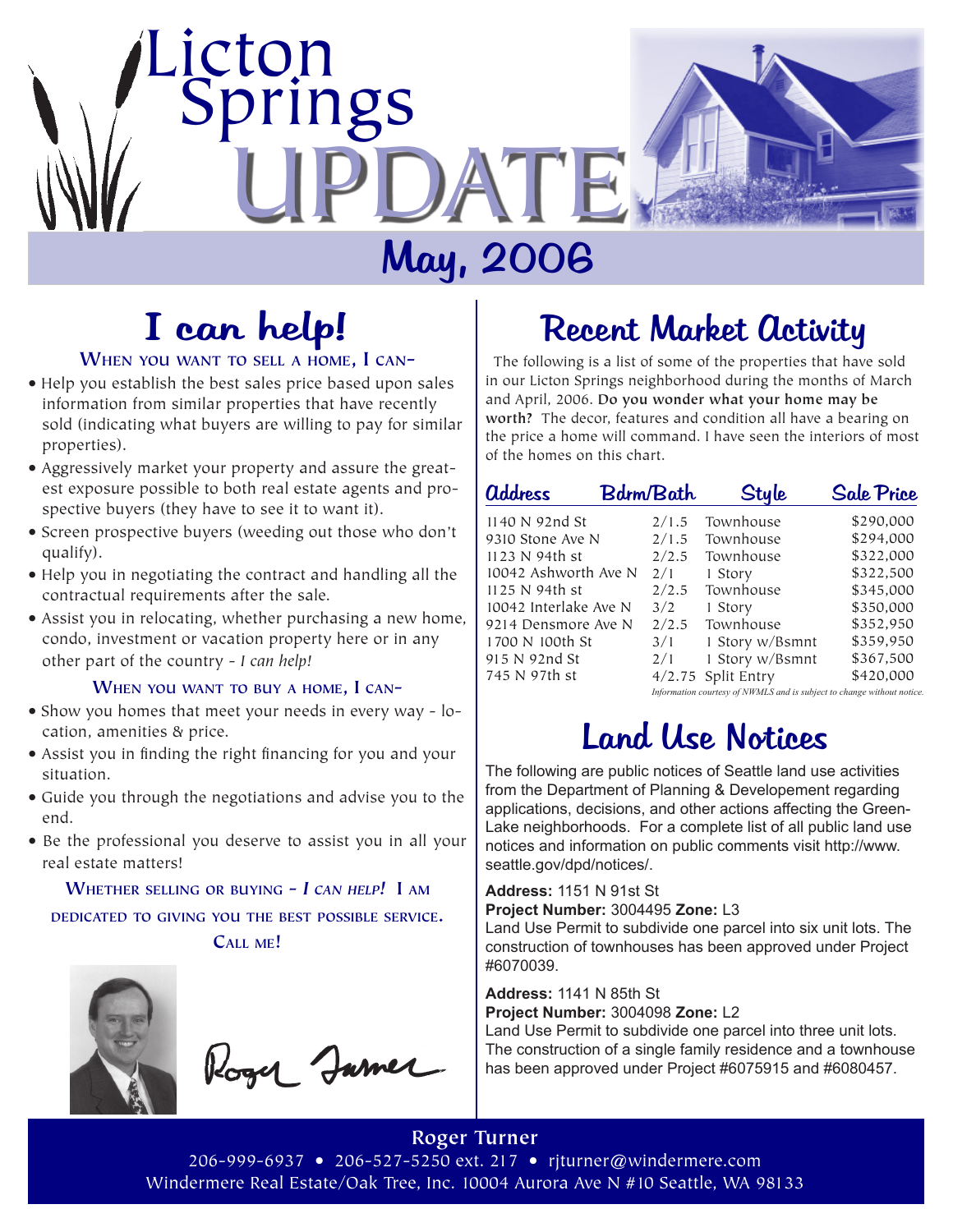### May & June Events

#### **University District Street Fair**

**Saturday, 10am-7pm & Sunday, 10am-6pm** For over 35 years the University District Street Fair has been the kick-off event for the festival season in the Seattle region. Attracting more than 50,000 people and nearly 400 craft and food booths to the District, the StreetFair is an energetic and exciting celebration of arts and crafts, community, music, and food. You'll find a whirl of color, craft, creativity and downright craziness! Join the thousands of people who attend. There will be two great music stages, a special children's area with age appropriate events, a live theatre stage, and a wonderful medley of street performers. Unique local and regional arts & crafts and an array of international food will delight you.

The StreetFair is a free event, located in the heart of the University District on University Way NE, and is produced by the Greater University Chamber of Commerce. *http://www.udistrictstreetfair.org/*

#### **Seattle International Film Festival-May 25th**

The 32nd Annual Seattle International Film Festival will run from May 25th through June 18th, 2006. On May 11th their schedule will be announced and their Box Office will open to SIFF Group members only. The Box Office opens to the general public on May 14th. *http://www.seattlefilm.org/*

#### **Folk Life Festival May 26-29**

Northwest Folklife, founded in 1972, is an independent nonprofit organization that promotes the cultural heritage of Pacific Northwest communities. Supported through individual donations, grants, and sponsorships, Northwest Folklife is the most visible advocate of the traditional arts in the Northwest region. *http://www.nwfolklife.org*

#### **Neighborhood Farmer's Markets begin in May!**

**Broadway** – Sundays, 11am-3pm May 14 - Nov 19 **Columbia City** – Wednesdays, 3-7pm May 3 - Oct 25, **Lake City** – Thursdays, 3-7pm May 18 through Oct 5, **Magnolia** - Saturdays, 10-2pm June 4 though Sept 24, **U. District** – Saturdays, 9am-2pm

# News Advisory **May 20th & 21st -**

### **Mayor Nickels Kicks Off 2006 Road Construction Season**

SEATTLE - Mayor Greg Nickels kicked off the 2006 Seattle road construction season with an interactive online map that highlights planned or on-going work around the city.

"We are keeping Seattle moving," said Mayor Nickels. "This summer we will step up our roadway repaving and construction, but even that will not address the growing backlog of repairs needed to maintain our streets, bridges, sidewalks and bike lanes."

The city currently plans to pave 79.5 lane miles; build 10 new sidewalks and improve 17 more; install or upgrade traffic signals at 12 intersections; paint three bridges; improve about 30 stairways and 60 street crossings; and to install about 200 curb ramps.

The city's share of dedicated transportation funding has fallen 66 percent since 1995, creating a growing backlog of maintenance and repairs. Nickels will propose a funding package next month for the fall ballot to pay for repairs and upgrades of streets, sidewalks, bridges and bike paths.

Major projects scheduled for construction this summer include replacement of the Fremont Bridge approaches.

While the city is committing more resources to improving its transportation infrastructure this year, Seattle has only a fraction of what its needs to maintain streets and bridges.

"We still face a \$500 million backlog in transportation projects," said Mayor Nickels. "The backlog will also double over the next 10 to 15 years."

**FOR MORE INFORMATION CONTACT:** Gregg Hirakawa (206) 684-8540 & Martin McOmber (206) 684-8358

#### **LICTON SPRINGS PROJECTS:**

**N 100th St between Densmore Ave N and Wallingford Ave N (North Side)** Install new asphalt walkway with extruded concrete curb **Estimated Construction Cost:** \$90,000 **Construction Scheduled to Begin:** Complete **Contact:** Theresa Smith E-Mail: *Theresa.Smith@seattle.gov*

#### **Aurora Avenue and N 88th Street**

Install Median Channelization Island **Estimated Construction Cost:** Unknown at this time Construction scheduled to begin summer, 2006 **Contact:** Kristine Baldwin E-Mail:*Kristine.Baldwin@seattle.gov*

#### **Aurora Avenue and N 87th Street**

Install Median Channelization Island **Estimated Construction Cost:** Unknown at this time Construction scheduled to begin summer, 2006 **Contact:** Kristine Baldwin E-Mail:*Kristine.Baldwin@seattle.gov*

There is a project map online at: *http://seattle.gov/transportation/ 2006majorconstructionmap.htm*

### **Roger Turner**

206-999-6937 • 206-527-5250 ext. 217 • rjturner@windermere.com Windermere Real Estate/Oak Tree, Inc. 10004 Aurora Ave N #10 Seattle, WA 98133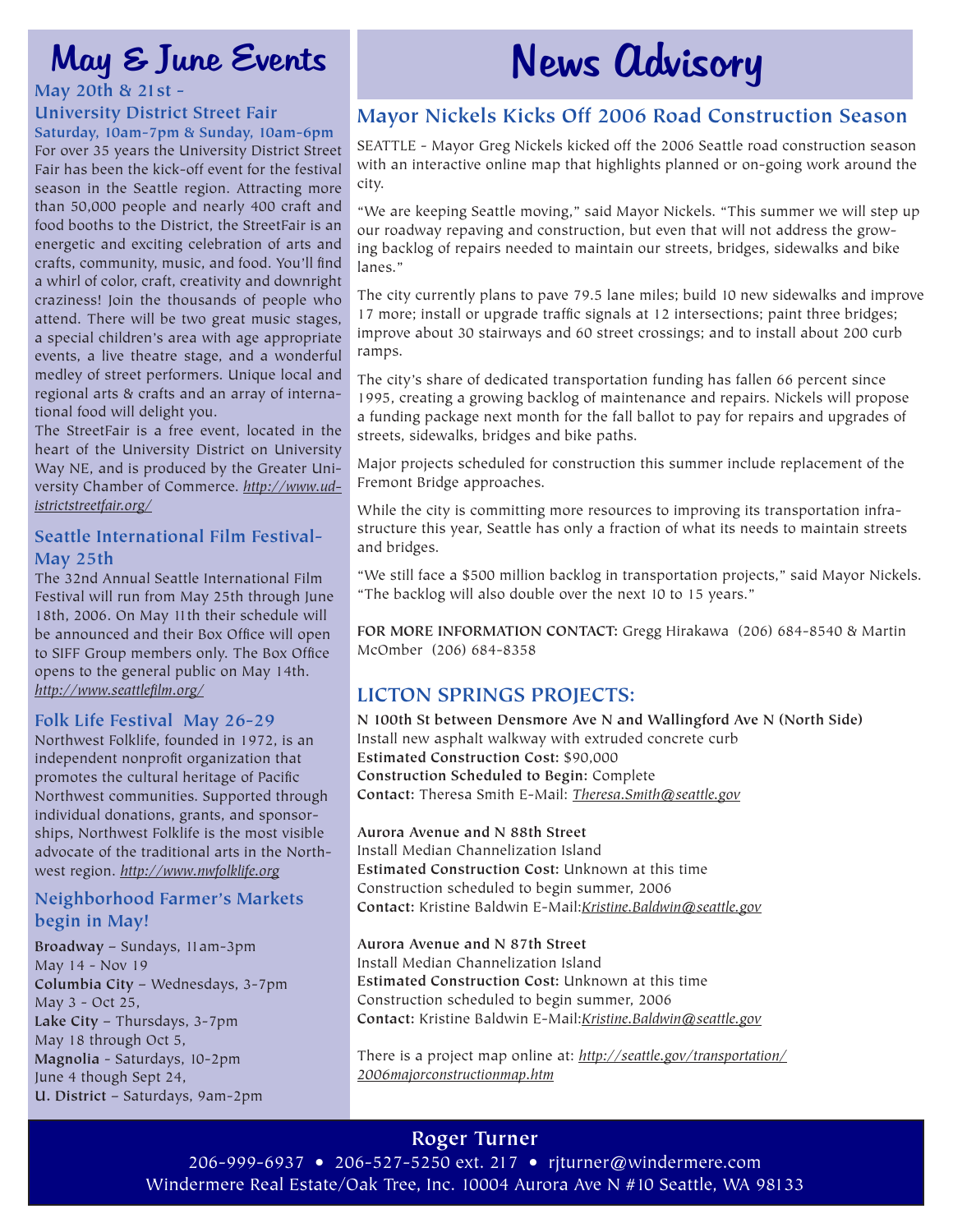## What to do in Seattle!

Come be a part of this new exciting shoreline restoration project and help make a difference in this community! We will be working on removal of Himalayan Blackberry, Clematis & Knotweed from South Portage Bay's beautiful shoreline. Start Time: 9 a.m.- Noon & No cost! Location: 2519 Boyer Ave. E.,Contact Anne or Karen for more info!

Contact: Karen Wood for Anne Preson 206 322 9293 Sponsored by: South Portage Bay Reclamation Project

Email: *APreston@KERRYGROUP.com* 

#### **Thornton Creek Watershed Day 5/13/2006**

Learn about the Thornton Creek Watershed with local organizations, agencies, and citizens. Meet at Matthews Beach Park to visit the many booths, start a Garden tour with Thornton Creek Alliance, or begin a Long Walk with Homewaters Project. Start Time: 10:00am - 3:30pm Location: Matthews Beach Park Cost: Free for event, small fee for Garden Tour Contact: Todd Burley 206.526.0187 Sponsored by: Thornton Creek Alliance and Homewaters Project Website: *http://www.homewatersproject.org* Email: *homewaters@sccd.ctc.edu* 

#### **Ken Croswell talk with Seattle Astronomical Society 5/17/2006**

Astronomer/author Ken Croswell will discuss the solar system's newest planet and his new book, "Ten Worlds: Everything That Orbits the Sun." Start Time: 7:30 p.m. & No cost! Location: UW Physics/Astronomy Building, Room A-102 Contact: Greg Scheiderer 206-523-ASTR Sponsored by: Seattle Astronomical Society Website: *http://www.seattleastro.org* Email: *information@seattleastro.org* 

#### **Sharehouse CHAIR-ity Auction 5/19/2006**

A dozen chairs designed by Northwest artists will be auctioned off. Former governor Mike Lowry is the Honorary Chair and Auctioneer. All proceeds benefit the Sharehouse, Seattle's non-profit furniture bank. Start Time: 6:00 p.m.

Location: Mountaineers Building, 3rd Avenue West, Seattle Cost: \$35, includes wine and hor d'ouerves Contact: Michal Nortness (206) 767-5280 Sponsored by: The Sharehouse Website: http://www.thesharehouse.org Email: mnortness@thechurchcouncil.org

#### **GREENWOOD PARK WORK PARTY NEEDS YOUR COMMUNITY SPIRIT! 5/20/2006**

Contribute to this newly refinished park: weed & mulch volunteer beds Sponsor Friends of Greenwood Park every 3rd Saturday Start Time: 10 a.m.- Noon Location: Greenwood Park North pavilion, Evanston Ave N & N 87th St Cost: Free Contact: Beth Pflug for Loretta Vosk 206 684 4096 Sponsored by: Friends of Greenwood Park Email: *beth.pflug@seattle.gov* 

### May & June Events Montlake Shoreline Restoration Work Party 5/13/2006 Continued...

#### **June 2, 3 & 4 The Greater Seattle Senior Games**

In partnership with the Seattle Parks and Recreation Department, The Greater Seattle Senior Games began in 1998 with a purpose of encouraging and educating Senior Adults about the benefits of a healthy and active lifestyle. Starting with 8 sports with a festival weekend format, the games have now grown to become a year long program of events and activities promoting health, wellness, fun, and competition for adults 50 and better. In the spirit of competition and good sportsmanship, we wish everyone the best and hope that you enjoy the 2006 Games! The Greater Seattle Senior Games in partnership with the Seattle Parks and Recreation extends a personal invitation to you to participate in the 2006 Greater Seattle Senior Games (GSSG). Our goal is to promote health, fitness, and a positive image of persons age 50 years and better through participation, competition, education and socialization for all senior adults.

Our purpose is to provide the opportunity to participate in an event, that:

• Creates an awareness of the abilities and capabilities of senior adults.

• Helps to maintain and improve health and wellness.

• Promotes an interest in lifetime sports, recreation and physical activity.

The Greater Seattle Senior Games is sanctioned by the Washington State Senior Games which is an affiliate of the National Senior Games Association.

*http://www.greaterseattleseniorgames.org*

#### **Roger Turner**

206-999-6937 • 206-527-5250 ext. 217 • rjturner@windermere.com Windermere Real Estate/Oak Tree, Inc. 10004 Aurora Ave N #10 Seattle, WA 98133